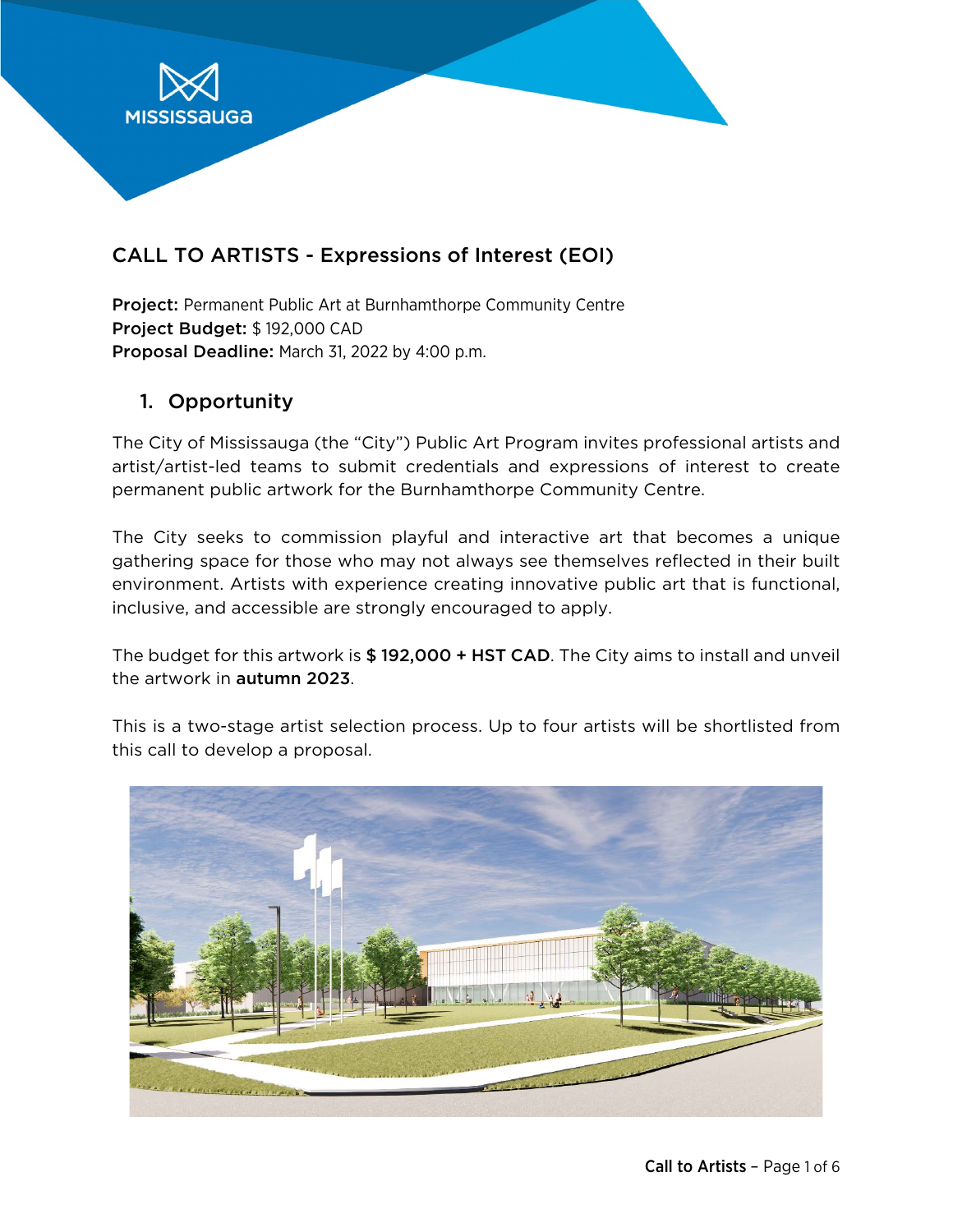

## 2. Project Background

The City is renovating and building a new addition to the Burnhamthorpe Community Centre, located at 1500 Gulleden Drive. The renovated centre will feature a new aquatic centre, equipment-based fitness centre, and multipurpose rooms. As part of this renovation, the City will install a new permanent public artwork, to be located near the northeast entrance. The exact location is TBC.



Burnhamthorpe Community Centre was originally built in 1974, with an addition in 2004. Jaycee Park, across the street, is a colourful and fully accessible park with play elements inspired by Mississauga's skyline including two glowing play towers, wooden sculptures as twisting Monroe buildings, and a clock tower. There are two nearby schools: Glen Haven Senior Public School (grades 6-8) and St. Sofia Separate School (grades K-8). There is unique local history in the area; Burnhamthorpe area was a hamlet formerly known as "Sand Hill".

The City seeks to commission functional artwork that is a unique gathering or contemplative space for those who may not always see themselves reflected in their built environment, such as individuals with disabilities, teenage girls, seniors or Black and Indigenous families. The City encourages expressions of interest from artists interested in accessible art experiences, such as sound art or tactile public art.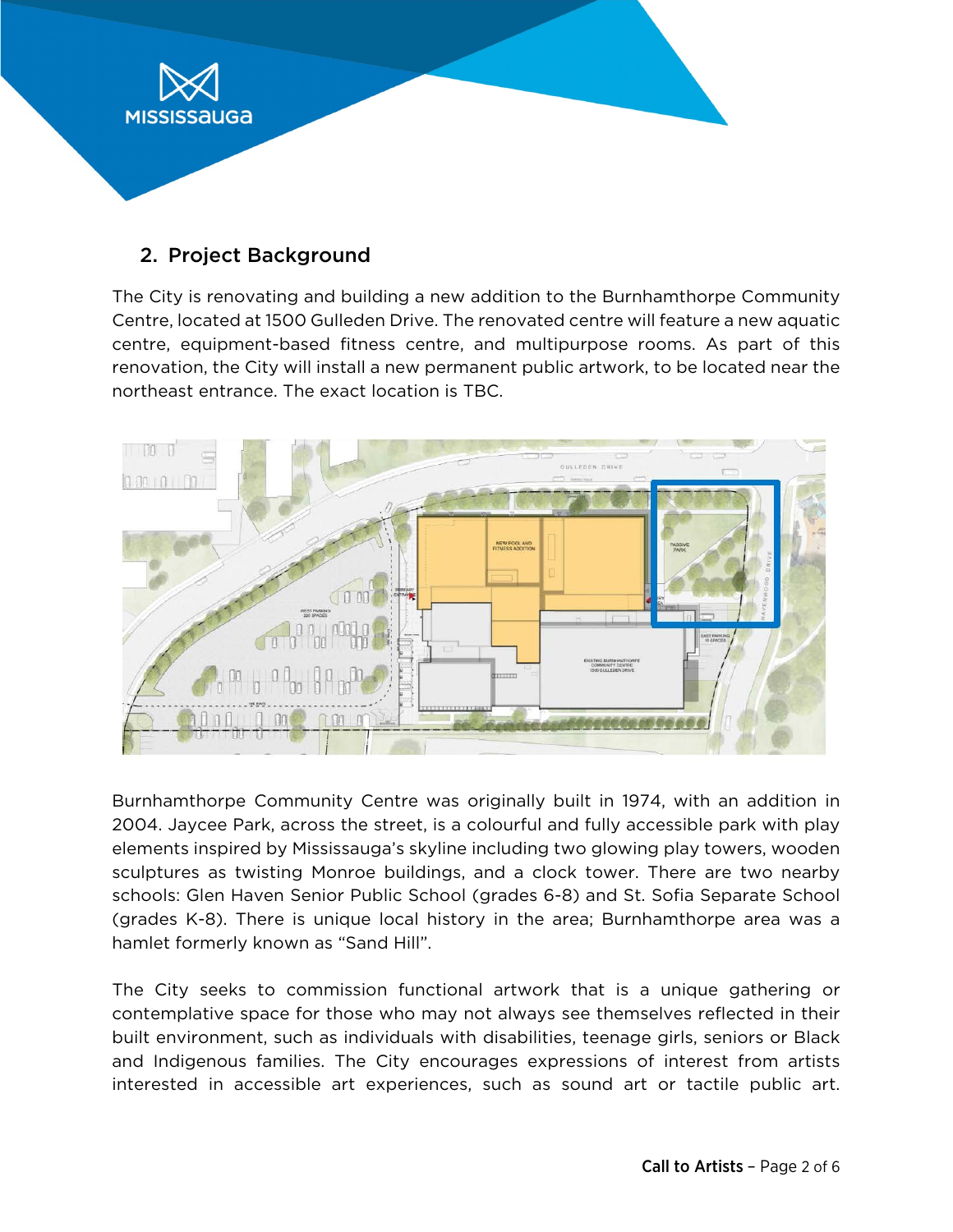

Additionally, the artwork can interact with or relate to nature, responding to trees, plants, and the surrounding landscape.

# 3. Eligibility

This is a public competition open to professional artists and artist/artist-led teams\* residing in Canada.

*\* The City defines a professional artist as someone who earns all or a sizable portion of their livelihood through remuneration for artistic performance or creation and is recognized by their peers as an artist.*

## 4. Anticipated Budget

The total budget for all artist fees and expenses related to this project is \$ 192,000.00 + HST Canadian Dollars.\* No further compensation will be made to the artist for costs associated with participating in the selection process.

*\* This fee includes (but is not limited to): artist fees, technical consultation, travel to the site and project meetings, purchase of relevant materials, engineering fees, fabrication and artwork installation (including delivery to the site), insurance and/or permit fees as required by the City of Mississauga, maintenance plan documentation, and attendance at unveiling of the completed artwork.*

## 5. Anticipated Schedule

It is expected that the commissioned artist(s) will comply with the project's general timeline dates, as highlighted below:

| Date*                       | <b>Project Phase</b>                                  |
|-----------------------------|-------------------------------------------------------|
| March 31, 2022 at 4:00 p.m. | <b>Submission Deadline</b>                            |
| Week of April 11, 2022      | Art Selection Committee shortlists up to four artists |
| April 18, 2022              | Artists notified; Request for Proposals sent          |
| May 31, 2022                | Proposals Deadline                                    |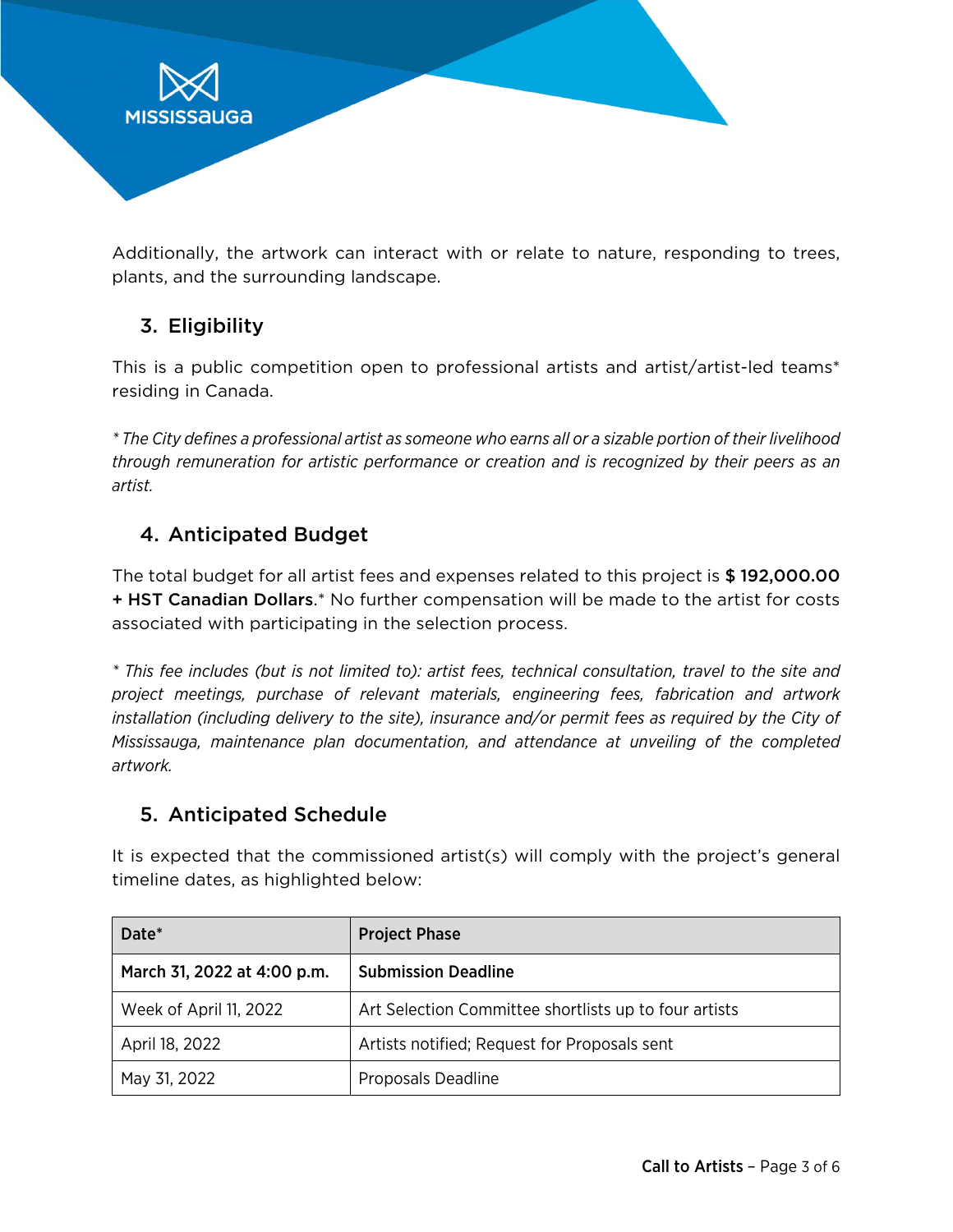

| June 1-20, 2022     | Public Vote on Proposals                                                        |
|---------------------|---------------------------------------------------------------------------------|
| By June 30, 2022    | Art Selection Committee selects artist, contract execution                      |
| July - October 2022 | Artwork final design development, technical review, and<br>community engagement |
| November 2022       | Artwork fabrication begins                                                      |
| <b>Fall 2023</b>    | Artwork installation + public art unveiling                                     |

*\* Schedule is subject to change.*

### 6. Selection Process

Submissions will be reviewed by an arm's length Art Selection Committee and up to four (4) shortlisted artists will be invited to the next stage of the selection process. The jury will evaluate applications on the basis of:

- Artistic excellence, skill, innovation and merit, as evidenced in samples of previous work;
- Approach and interest in the project, including a commitment to inclusion and accessible art experiences, as expressed in the Artist Statement;
- Qualifications and professional experience of the artist(s); and,
- Demonstrated ability of the artist(s) to execute a project of this scale under the budget and timeline set out.

Up to four shortlisted artists will be invited to respond to a detailed Request for Proposals package and will be paid \$2,000.00 to develop proposals. Public input on the proposals will be solicited through a public vote.

Our public art program accepts informal training and community/peer recognition, and recognizes artists, creators, and storytellers from a diverse range of disciplines. Please do not hesitate to reach out to our team or send a submission, even if you are unsure if your credentials are suitable for the opportunity.

The City reserves the right to select and retain the artist deemed most appropriate for the project at its sole discretion.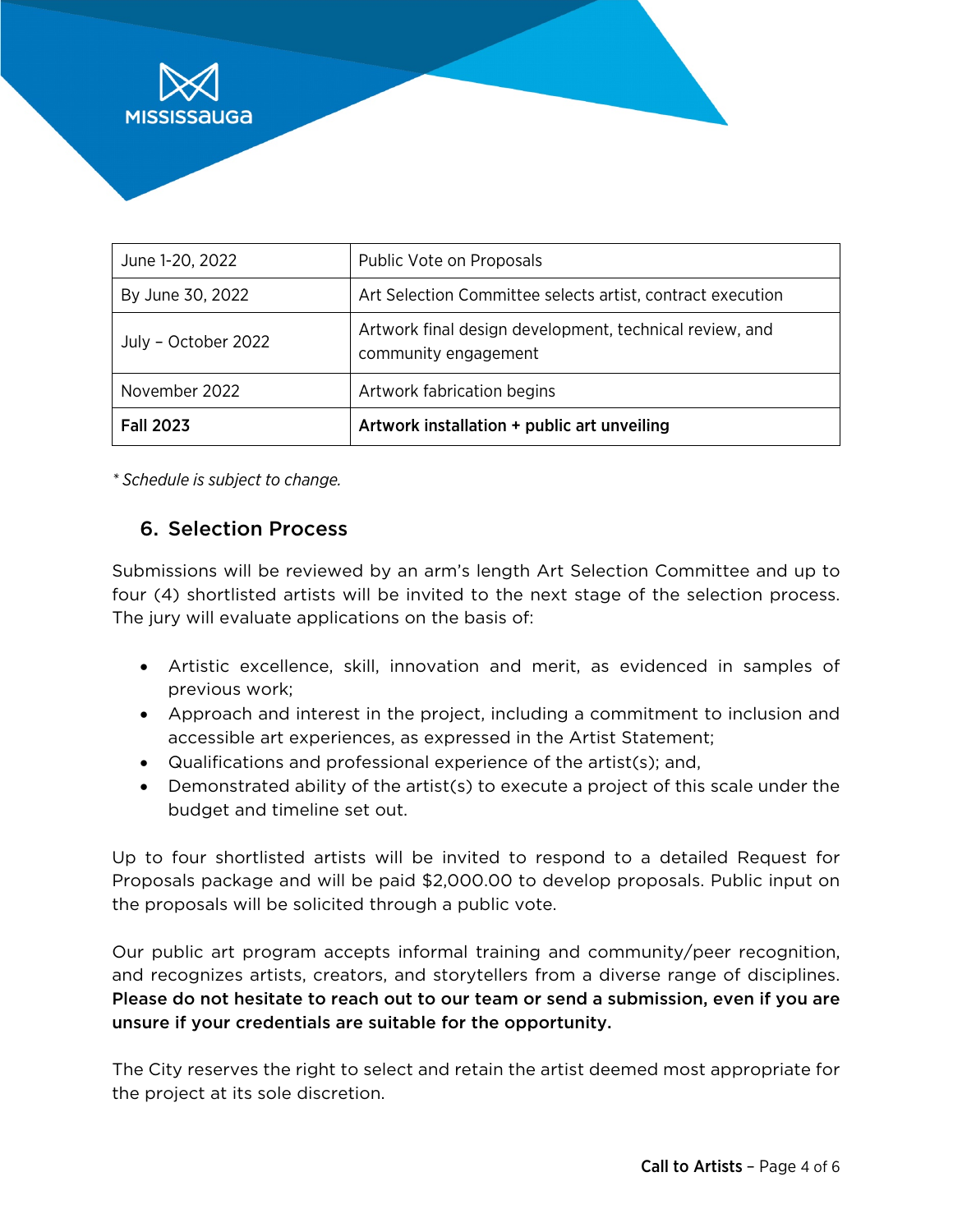

### 7. Submission Requirements

Please read all components of the RFP prior to completing your submission. A complete submission package includes the following documentation in two separate PDF documents:

- 1. Juried Information:
	- a. Artist statement (2 page maximum): a written expression of interest
	- b. Artist's CV
	- c. Artist's portfolio (up to 10 images of past work): highlight relevant experience on projects similar to or directly related to this project
- 2. Curator Information: submitted separately, use the "Curator Information" form below to provide artist and reference information.

### Submissions must be sent by email to:

[public.art@mississauga.ca](mailto:public.art@mississauga.ca)

### Subject: Artist Proposal – Burnhamthorpe Community Centre

If the file size exceeds 20 MB, artists are asked to use an external file share program. Incomplete submissions or submissions received after the deadline will not be juried.

### Accessibility:

The City will provide accommodations throughout the selection process to applicants with disabilities. Please notify Rachel Pennington, Public Art Curator at 416-699-4257 or [rachel.pennington@mississauga.ca](mailto:rachel.pennington@mississauga.ca) of the nature of any accommodation(s) that you may require in respect of any materials or processes used to ensure your equal participation.

### Commitment to Equity:

The City's Public Art Program is committed to continually improving our application processes to ensure equitable and inclusive opportunities for all. If you have feedback on this application process, particularly if you are a racialized individual or individual facing systemic barriers that limit your full participation within the public art industry, we invite you to complete a quick and anonymous survey here: [https://app.keysurvey.com/f/41590907/afa0.](https://app.keysurvey.com/f/41590907/afa0)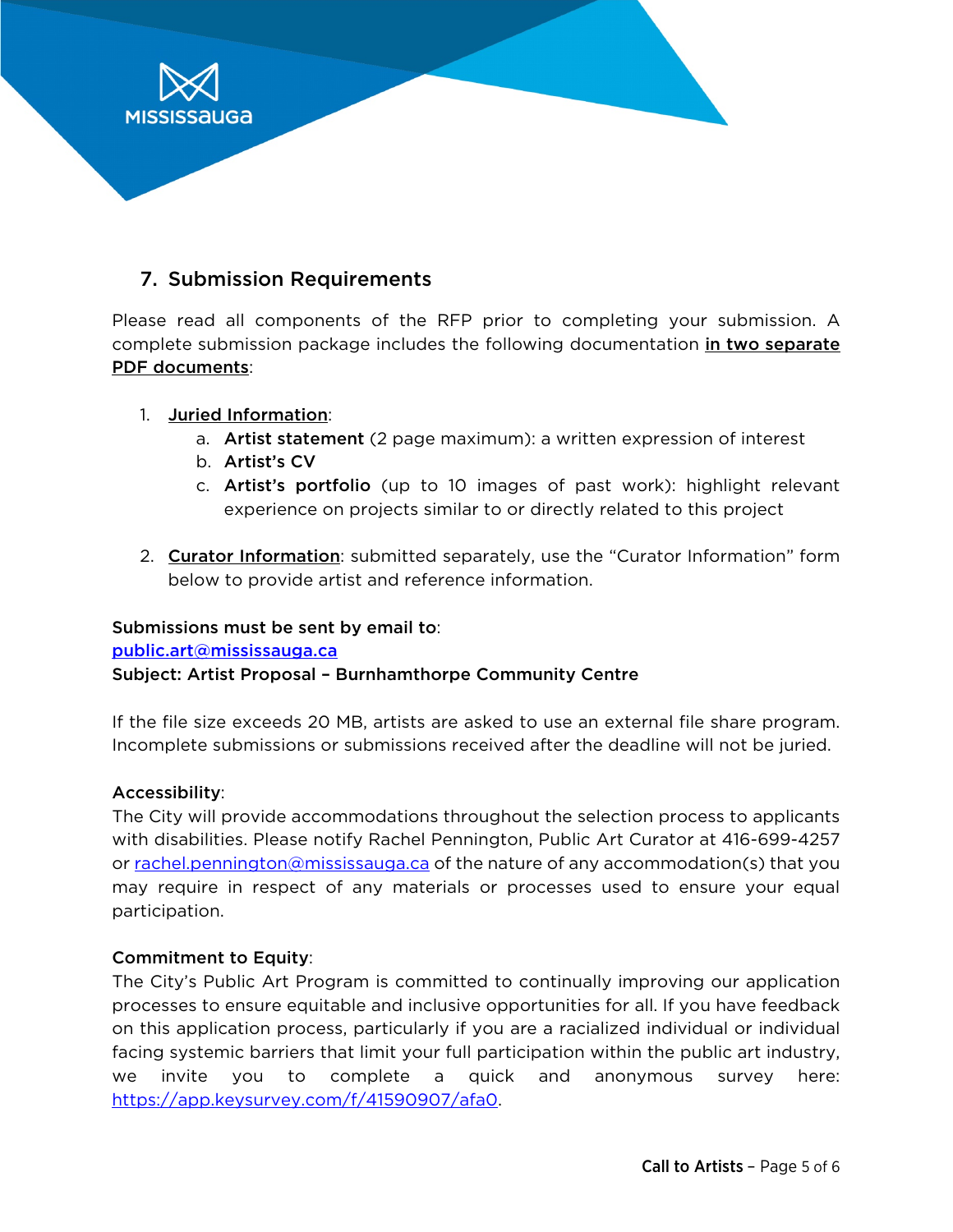

## 8. Reserved Rights of the City of Mississauga

The City, at its sole discretion, may request clarifications or request additional information, as deemed necessary to evaluate the submissions. The City retains the sole discretion to determine whether a submission is responsive and if the prospective Artist or Artist Team is capable of performing the Work. The City reserves the right, at its sole discretion, to determine the number of pre-qualified Artists or Artist Teams. The City reserves the right to not proceed with awarding a contract.

# 9. Publication of Competition Information

The City shall have the exclusive right to issue all public announcements regarding the competition.

# 10. Additional Information

For information or questions regarding this Request for Proposals, please contact: Rachel Pennington, Public Art Curator, City of Mississauga, [rachel.pennington@mississauga.ca.](mailto:rachel.pennington@mississauga.ca)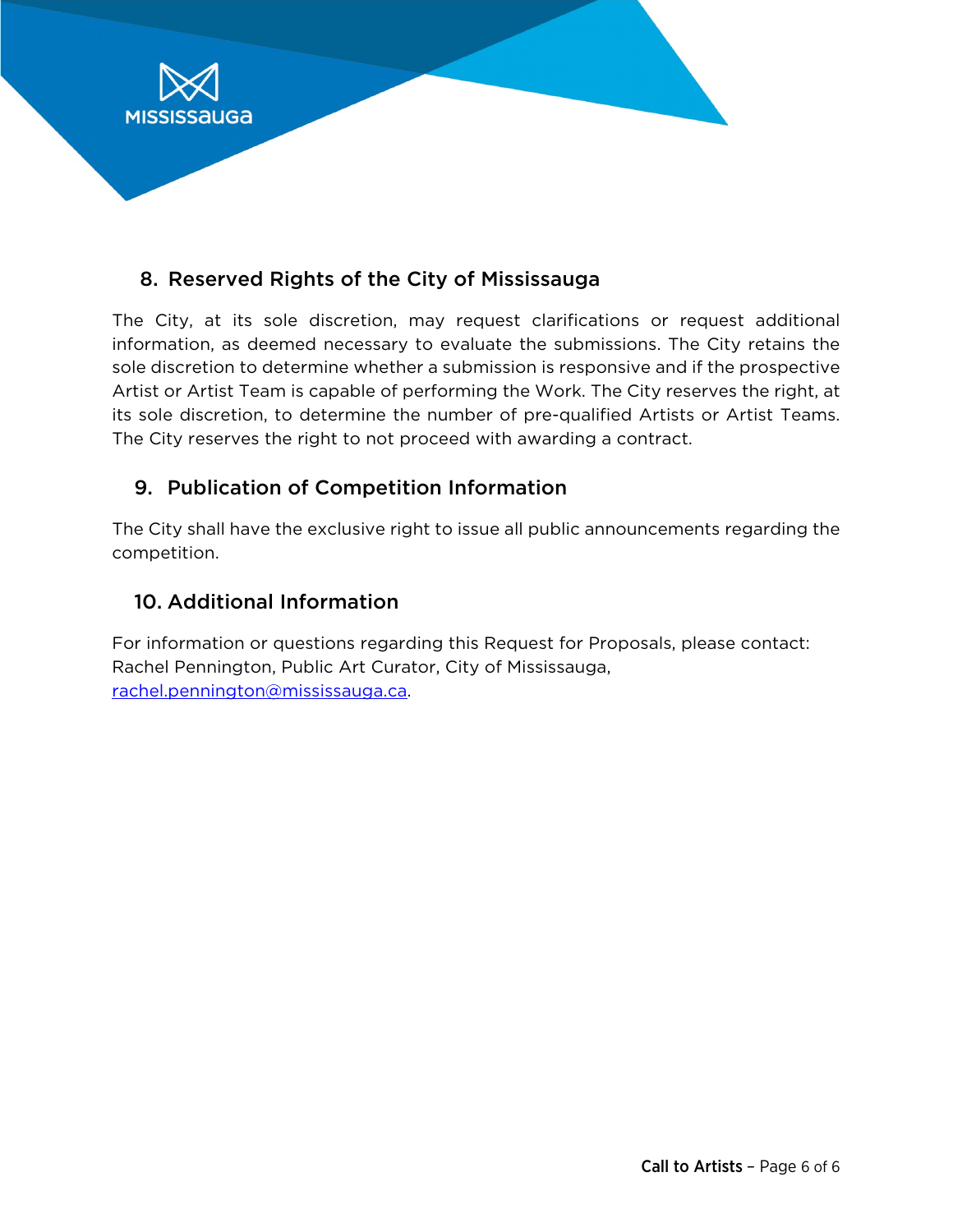

# Curator Information Form

This form is to be completed by the Artist and submitted as part of the submission package. The personal information collected on this form will be kept confidential.

*Personal information on this form is collected under the authority of sections 11 and 227 of the Municipal Act, 2001. The personal information you agree to provide herein, will be used by the Corporation of the City of Mississauga (the "City") for internal administration and statistics-gathering purposes only (the "Purpose"). The information will not be disclosed to any outside party. Questions about this collection should be directed to Rachel Pennington, Public Art Curator, Culture Division, 4141 Living Arts Dr, Mississauga, ON, L5B 4B8, Telephone: 416-699-4257.*

#### Artist Contact Information

| Name(s):                              |
|---------------------------------------|
| Pronouns:                             |
| <b>Mailing Address:</b>               |
| Email Address:                        |
| Website and/or social<br>media links: |

#### Voluntary Self-Identification

The City of Mississauga is working to better diversify applicants and artists in our collection. For statistical purposes only, we invite you to provide self-identified demographic information. Submission of this information is voluntary, and refusal to provide will not subject the applicant to any adverse treatment.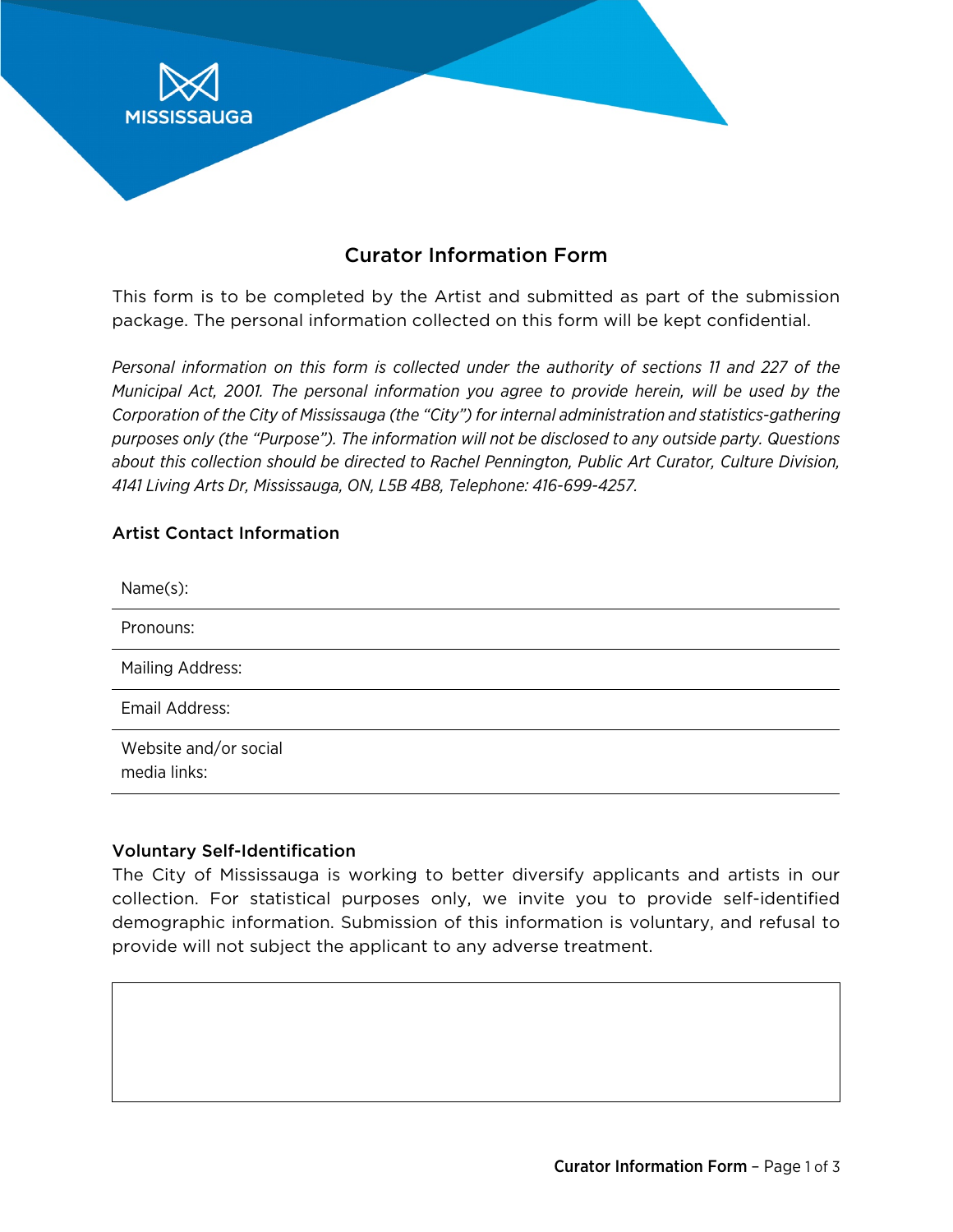I \_\_\_\_\_\_\_\_\_\_\_\_\_\_\_\_\_\_\_\_\_\_\_\_\_\_\_\_\_\_\_\_\_ *(print full name)* am 18 years of age or older. I have read and understand this form, and by signing below, I hereby voluntarily give my consent and authorize the City to collect the personal information I have provided herein for the above-stated Purpose, and to do so without any payment or compensation to me of any kind.

| Signature: |  |
|------------|--|
| Date:      |  |

#### References

**MISSISSAUGA** 

Please provide contact information for two references who can speak to the artist's artistic practice and interest and/or experience in public art projects. References will only be contacted if the artist is shortlisted and invited to the next stage of the selection process. If contacted, information provided by a reference will be shared with art selection panel members. However, their contact information provided on this form will remain confidential.

| Reference Name: |
|-----------------|
| Pronouns:       |
| Title:          |
| Organization:   |
| Email Address:  |
| Phone Number:   |
|                 |
| Reference Name: |
| Pronouns:       |
| Title:          |